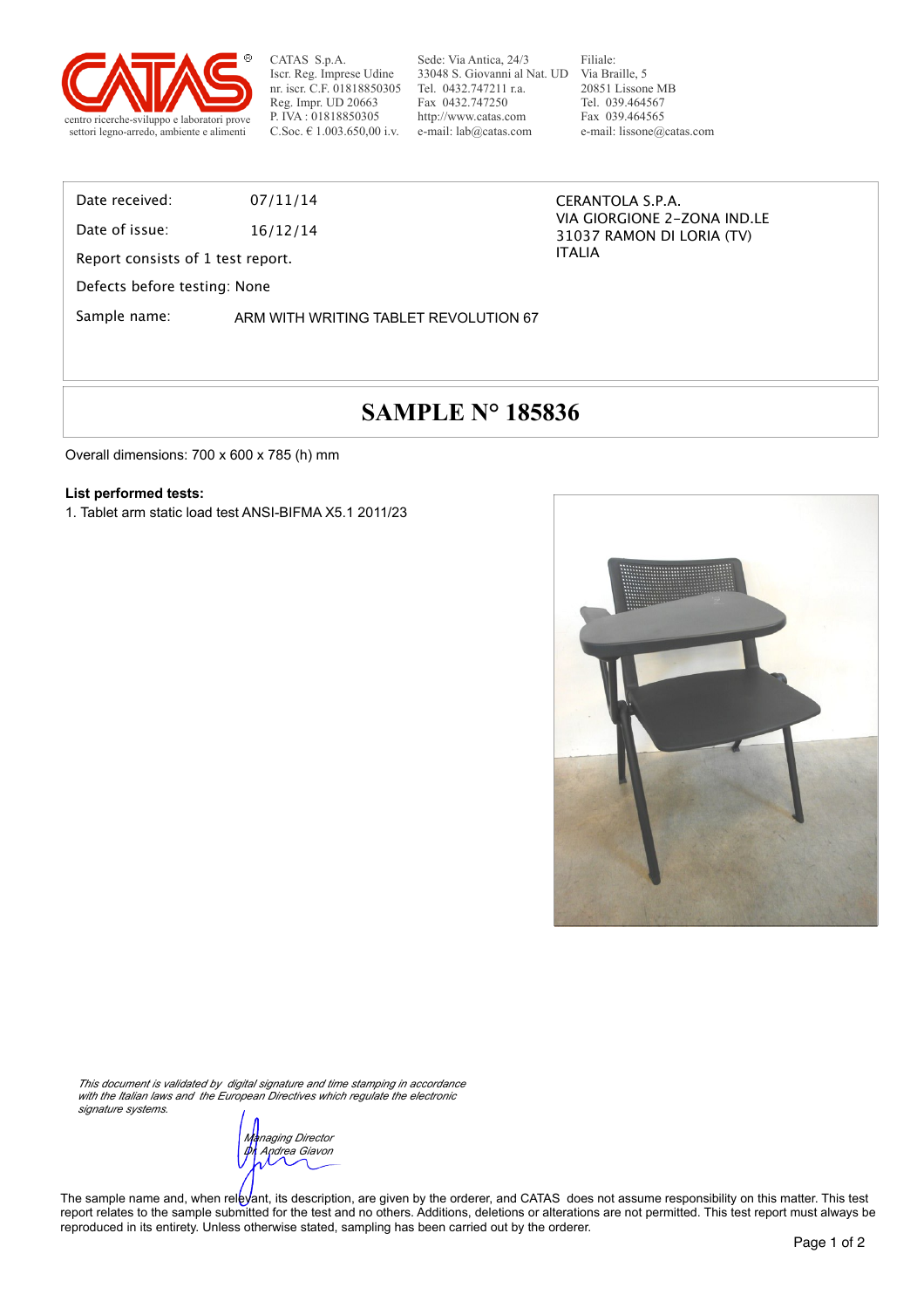

CATAS S.p.A. Iscr. Reg. Imprese Udine nr. iscr. C.F. 01818850305 Reg. Impr. UD 20663 P. IVA : 01818850305 C.Soc. € 1.003.650,00 i.v.

Sede: Via Antica, 24/3 33048 S. Giovanni al Nat. UD Via Braille, 5 Tel. 0432.747211 r.a. Fax 0432.747250 http://www.catas.com e-mail: lab@catas.com

Filiale: 20851 Lissone MB Tel. 039.464567 Fax 039.464565 e-mail: lissone@catas.com

## **SAMPLE N° 185836**

Date of issue: 16/12/14 Sample weight: Not determined

Sample name: ARM WITH WRITING TABLET REVOLUTION 67





Bottom view



Side view **Rear view** Rear view Rear view Rear view



**Detail** 

The sample name and, when relevant, its description, are given by the orderer, and CATAS does not assume responsibility on this matter. This test report relates to the sample submitted for the test and no others. Additions, deletions or alterations are not permitted. This test report must always be reproduced in its entirety. Unless otherwise stated, sampling has been carried out by the orderer.